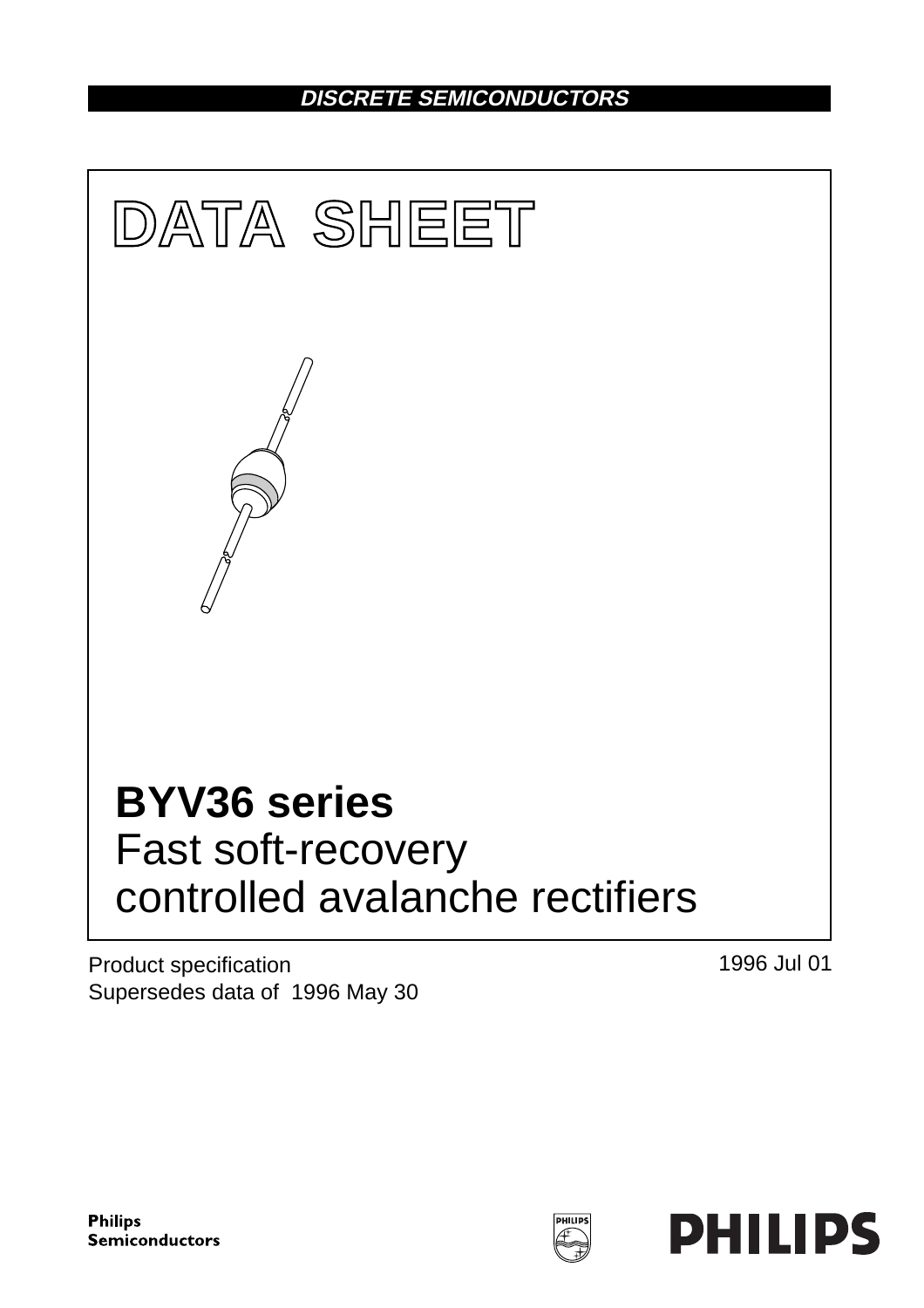### **Fast soft-recovery controlled avalanche rectifiers BYV36 series**

### **FEATURES**

- Glass passivated
- High maximum operating temperature
- Low leakage current
- Excellent stability
- Guaranteed avalanche energy absorption capability
- Available in ammo-pack.

### **DESCRIPTION**

Rugged glass SOD57 package, using a high temperature alloyed

construction. This package is hermetically sealed and fatigue free as coefficients of expansion of all used parts are matched.



### **LIMITING VALUES**

In accordance with the Absolute Maximum Rating System (IEC 134).

| <b>SYMBOL</b>          | <b>PARAMETER</b>                | <b>CONDITIONS</b>                                                                              | MIN. | MAX. | <b>UNIT</b> |
|------------------------|---------------------------------|------------------------------------------------------------------------------------------------|------|------|-------------|
| <b>V<sub>RRM</sub></b> | repetitive peak reverse voltage |                                                                                                |      |      |             |
|                        | BYV36A                          |                                                                                                |      | 200  | $\vee$      |
|                        | BYV36B                          |                                                                                                |      | 400  | V           |
|                        | BYV36C                          |                                                                                                |      | 600  | V           |
|                        | BYV36D                          |                                                                                                |      | 800  | V           |
|                        | BYV36E                          |                                                                                                |      | 1000 | V           |
|                        | BYV36F                          |                                                                                                |      | 1200 | V           |
|                        | BYV36G                          |                                                                                                |      | 1400 | V           |
| $V_R$                  | continuous reverse voltage      |                                                                                                |      |      |             |
|                        | BYV36A                          |                                                                                                |      | 200  | $\vee$      |
|                        | BYV36B                          |                                                                                                |      | 400  | V           |
|                        | BYV36C                          |                                                                                                |      | 600  | V           |
|                        | BYV36D                          |                                                                                                |      | 800  | V           |
|                        | BYV36E                          |                                                                                                |      | 1000 | V           |
|                        | BYV36F                          |                                                                                                |      | 1200 | V           |
|                        | BYV36G                          |                                                                                                |      | 1400 | V           |
| $I_{F(AV)}$            | average forward current         | $T_{tp} = 60 °C$ ; lead length = 10 mm;                                                        |      |      |             |
|                        | BYV36A to C                     | see Figs 2; 3 and 4<br>averaged over any 20 ms period;<br>see also Figs 14; 15 and 16          |      | 1.6  | A           |
|                        | BYV36D and E                    |                                                                                                |      | 1.5  | A           |
|                        | BYV36F and G                    |                                                                                                |      | 1.5  | A           |
| $I_{F(AV)}$            | average forward current         | $T_{amb}$ = 60 °C; PCB mounting (see                                                           |      |      |             |
|                        | BYV36A to C                     | Fig.25); see Figs 5; 6 and 7<br>averaged over any 20 ms period;<br>see also Figs 14; 15 and 16 |      | 0.87 | A           |
|                        | BYV36D and E                    |                                                                                                |      | 0.81 | A           |
|                        | BYV36F and G                    |                                                                                                |      | 0.81 | A           |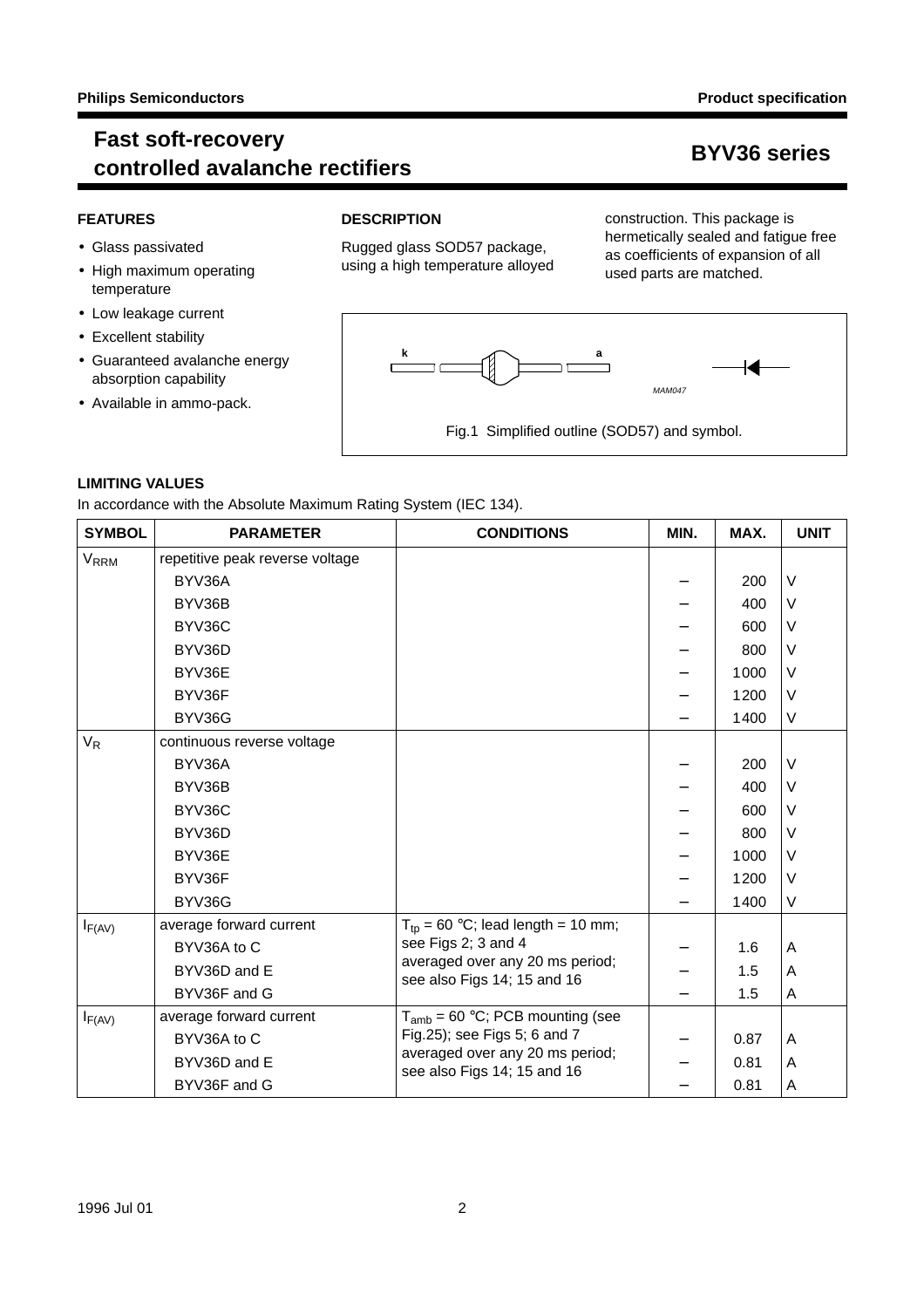# Fast soft-recovery rast soit-recovery<br>controlled avalanche rectifiers by the series BYV36 series

| <b>SYMBOL</b>    | <b>PARAMETER</b>                                | <b>CONDITIONS</b>                                                            | MIN.  | MAX.   | <b>UNIT</b> |
|------------------|-------------------------------------------------|------------------------------------------------------------------------------|-------|--------|-------------|
| <b>FRM</b>       | repetitive peak forward current                 | $T_{\text{tp}}$ = 60 °C; see Figs 8; 9 and 10                                |       |        |             |
|                  | BYV36A to C                                     |                                                                              |       | 18     | A           |
|                  | BYV36D and E                                    |                                                                              |       | 17     | A           |
|                  | BYV36F and G                                    |                                                                              |       | 15     | A           |
| <b>IFRM</b>      | repetitive peak forward current                 | $T_{amb}$ = 60 °C; see Figs 11; 12 and 13                                    |       |        |             |
|                  | BYV36A to C                                     |                                                                              |       | 9      | A           |
|                  | BYV36D and E                                    |                                                                              |       | 8      | A           |
|                  | BYV36F and G                                    |                                                                              |       | 8      | A           |
| <b>IFSM</b>      | non-repetitive peak forward current             | t = 10 ms half sine wave; $T_i = T_{i \text{ max}}$                          |       | 30     | A           |
|                  |                                                 | prior to surge; $V_R = V_{RRMmax}$                                           |       |        |             |
| E <sub>RSM</sub> | non-repetitive peak reverse<br>avalanche energy | L = 120 mH; $T_i = T_{i max}$ prior to surge;<br>inductive load switched off |       | 10     | mJ          |
| $T_{\text{stg}}$ | storage temperature                             |                                                                              | $-65$ | $+175$ | $^{\circ}C$ |
| $T_i$            | junction temperature                            | see Figs 17 and 18                                                           | $-65$ | $+175$ | $^{\circ}C$ |

### **ELECTRICAL CHARACTERISTICS**

 $T_i = 25$  °C unless otherwise specified.

| <b>SYMBOL</b> | <b>PARAMETER</b>                       | <b>CONDITIONS</b>                                 | MIN.                     | TYP. | MAX. | <b>UNIT</b> |
|---------------|----------------------------------------|---------------------------------------------------|--------------------------|------|------|-------------|
| $V_F$         | forward voltage                        | $I_F = 1$ A; $T_i = T_{i max}$ ;                  |                          |      |      |             |
|               | BYV36A to C                            | see Figs 19; 20 and 21                            |                          |      | 1.00 | $\vee$      |
|               | BYV36D and E                           |                                                   |                          |      | 1.05 | V           |
|               | BYV36F and G                           |                                                   |                          |      | 1.05 | V           |
| $V_F$         | forward voltage                        | $I_F = 1$ A;                                      |                          |      |      |             |
|               | BYV36A to C                            | see Figs 19; 20 and 21                            |                          |      | 1.35 | V           |
|               | BYV36D and E                           |                                                   |                          |      | 1.45 | V           |
|               | BYV36F and G                           |                                                   |                          |      | 1.45 | V           |
| $V_{(BR)R}$   | reverse avalanche breakdown<br>voltage | $I_R = 0.1$ mA                                    |                          |      |      |             |
|               | BYV36A                                 |                                                   | 300                      |      |      | V           |
|               | BYV36B                                 |                                                   | 500                      |      |      | V           |
|               | BYV36C                                 |                                                   | 700                      |      |      | V           |
|               | BYV36D                                 |                                                   | 900                      |      |      | V           |
|               | BYV36E                                 |                                                   | 1100                     |      |      | V           |
|               | BYV36F                                 |                                                   | 1300                     |      |      | V           |
|               | BYV36G                                 |                                                   | 1500                     |      |      | V           |
| $I_R$         | reverse current                        | $V_R$ = $V_{RRMmax}$ ; see Fig.22                 | $\overline{\phantom{0}}$ |      | 5    | μA          |
|               |                                        | $V_R = V_{RRMmax}$<br>$T_i = 165 °C$ ; see Fig.22 |                          |      | 150  | μA          |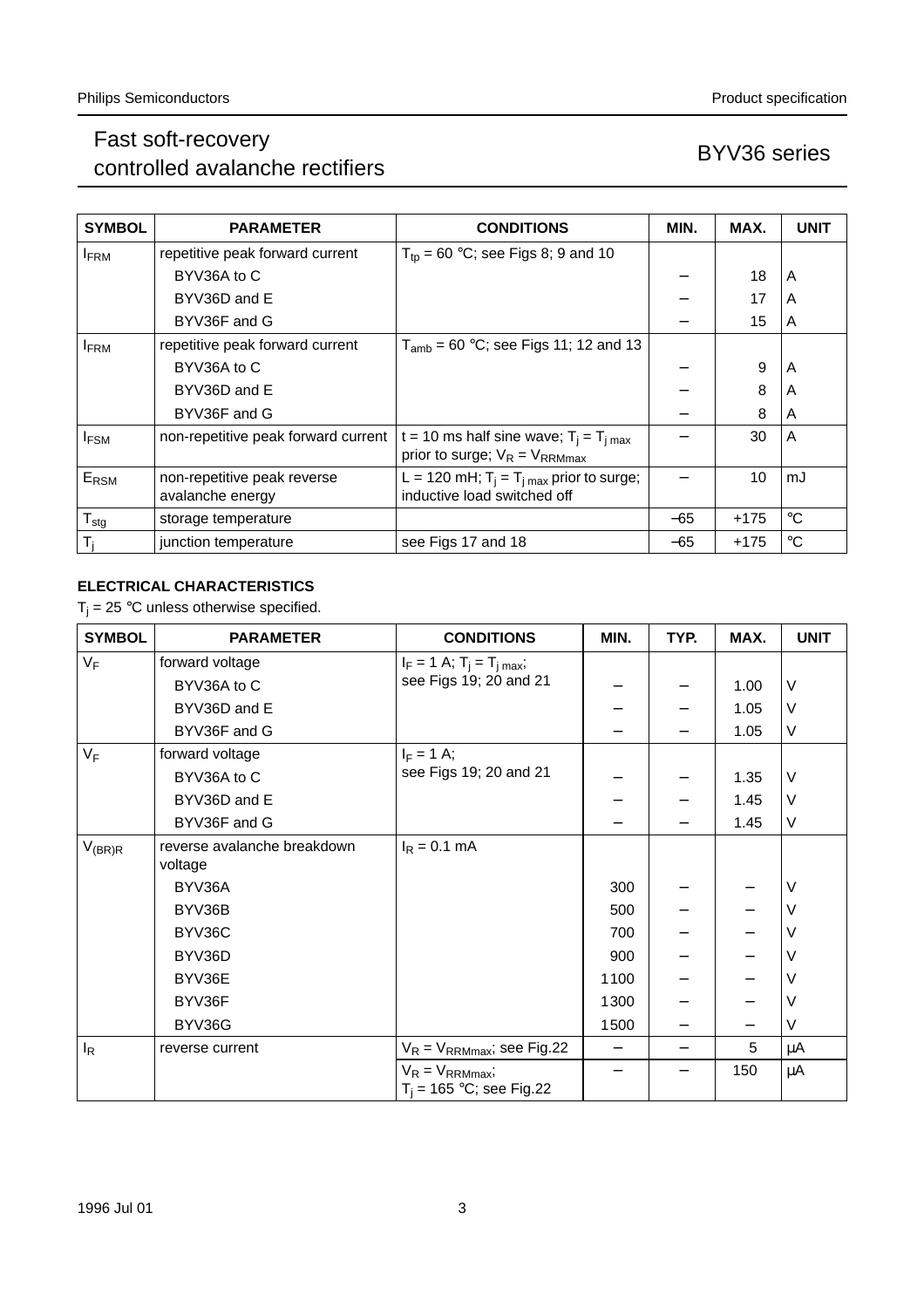# Fast soft-recovery rast soft-recovery<br>controlled avalanche rectifiers by the series BYV36 series

| <b>SYMBOL</b>              | <b>PARAMETER</b>                             | <b>CONDITIONS</b>                                       | MIN. | TYP. | MAX.              | <b>UNIT</b> |
|----------------------------|----------------------------------------------|---------------------------------------------------------|------|------|-------------------|-------------|
| $t_{rr}$                   | reverse recovery time                        | when switched from                                      |      |      |                   |             |
|                            | BYV36A to C                                  | $I_F = 0.5$ A to $I_R = 1$ A;                           |      |      | 100               | ns          |
|                            | BYV36D and E                                 | measured at $I_R = 0.25$ A;<br>see Fig. 26              |      |      | 150               | ns          |
|                            | BYV36F and G                                 |                                                         |      |      | 250               | ns          |
| $C_d$                      | diode capacitance                            | f = 1 MHz; $V_R$ = 0 V;                                 |      |      |                   |             |
|                            | BYV36A to C                                  | see Figs 23 and 24                                      |      | 45   |                   | pF          |
|                            | BYV36D and E                                 |                                                         |      | 40   |                   | pF          |
|                            | BYV36F and G                                 |                                                         |      | 35   | $\qquad \qquad -$ | pF          |
| $ d _R$<br>$\overline{dt}$ | maximum slope of reverse recovery<br>current | when switched from<br>$I_F = 1$ A to $V_R \ge 30$ V and |      |      |                   |             |
|                            | BYV36A to C                                  | $dl_F/dt = -1$ A/ $\mu$ s;                              |      |      | 7                 | $A/\mu s$   |
|                            | BYV36D and E                                 | see Fig.27                                              |      |      | 6                 | $A/\mu s$   |
|                            | BYV36F and G                                 |                                                         |      |      | 5                 | $A/\mu s$   |

### **THERMAL CHARACTERISTICS**

|                                                                                          | <b>VALUE</b> | <b>UNIT</b> |
|------------------------------------------------------------------------------------------|--------------|-------------|
| thermal resistance from junction to tie-point<br>l lead length = 10 mm<br>$R_{th\ j-tp}$ | 46           | K/W         |
| thermal resistance from junction to ambient<br>$R_{th j-a}$<br>note 1                    | 100          | K/W         |

**Note**

1. Device mounted on an epoxy-glass printed-circuit board, 1.5 mm thick; thickness of Cu-layer ≥40 µm, see Fig.25. For more information please refer to the "General Part of associated Handbook".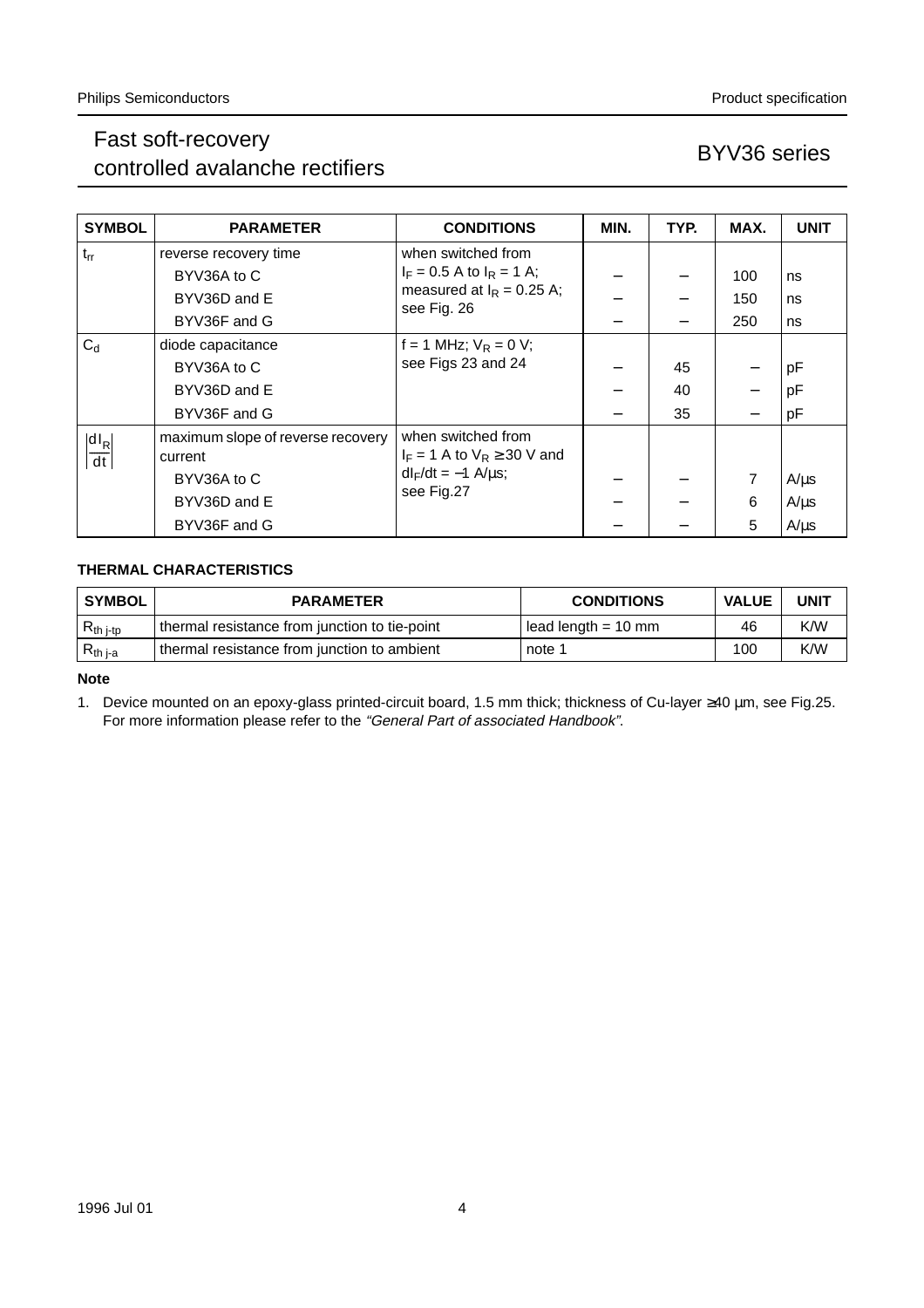### Fast soft-recovery r ast son recovery<br>controlled avalanche rectifiers and the series BYV36 series

### **GRAPHICAL DATA**





Fig.4 Maximum average forward current as a function of tie-point temperature (including losses due to reverse leakage).



### a = 1.42;  $V_R = V_{RRMmax}$ ;  $\delta = 0.5$ . Switched mode application.

Fig.3 Maximum average forward current as a function of tie-point temperature (including losses due to reverse leakage).



Fig.5 Maximum average forward current as a function of ambient temperature (including losses due to reverse leakage).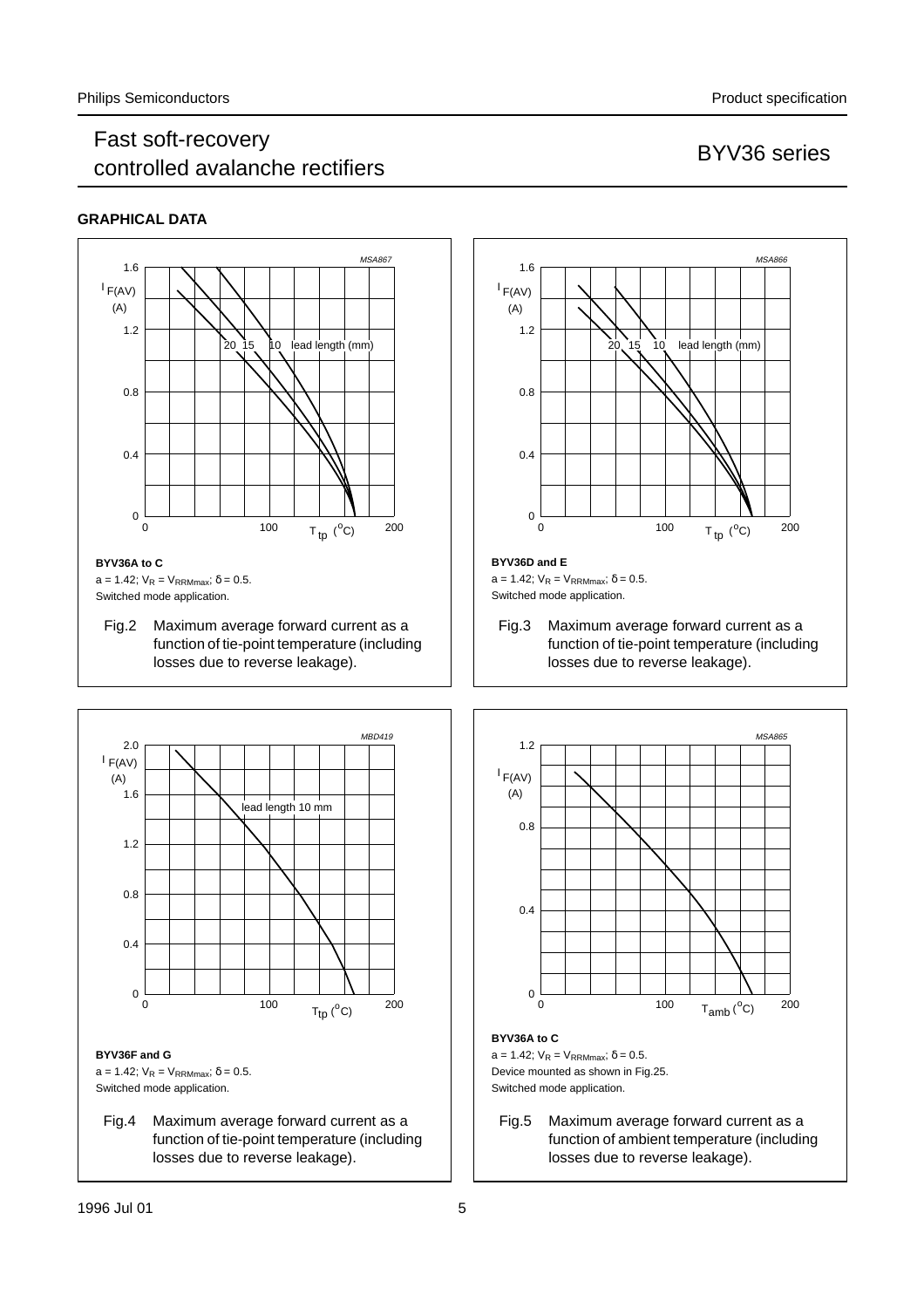## Fast soft-recovery r ast son recovery<br>controlled avalanche rectifiers and the series BYV36 series



a = 1.42;  $V_R$  =  $V_{RRMmax}$ ; δ = 0.5. Device mounted as shown in Fig.25. Switched mode application.

Fig.6 Maximum average forward current as a function of ambient temperature (including losses due to reverse leakage).



Switched mode application.

Fig.7 Maximum average forward current as a function of ambient temperature (including losses due to reverse leakage).

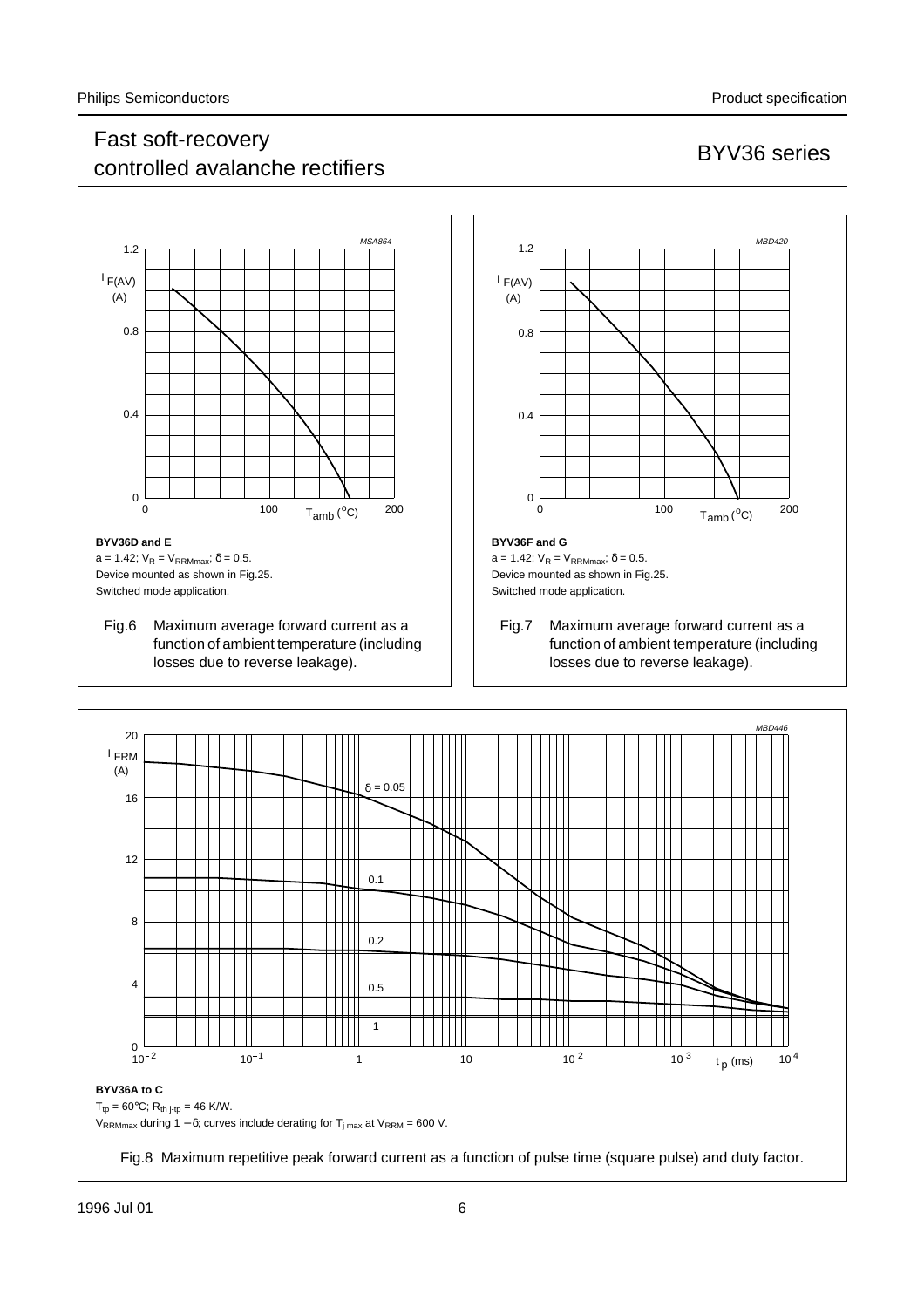## Fast soft-recovery r ast son recovery<br>controlled avalanche rectifiers by the series BYV36 series



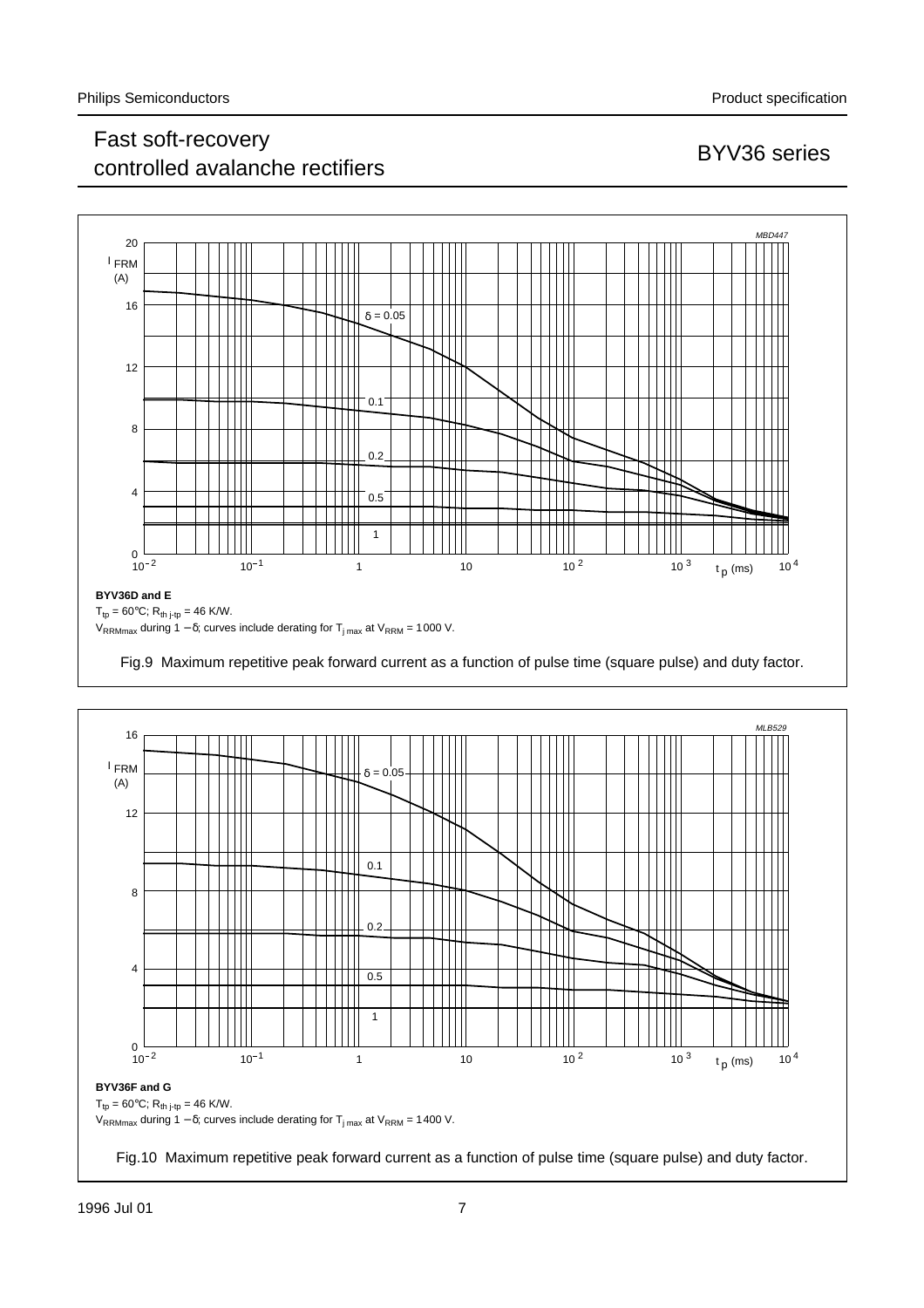## Fast soft-recovery rast soft-recovery<br>controlled avalanche rectifiers by the series BYV36 series





Fig.12 Maximum repetitive peak forward current as a function of pulse time (square pulse) and duty factor.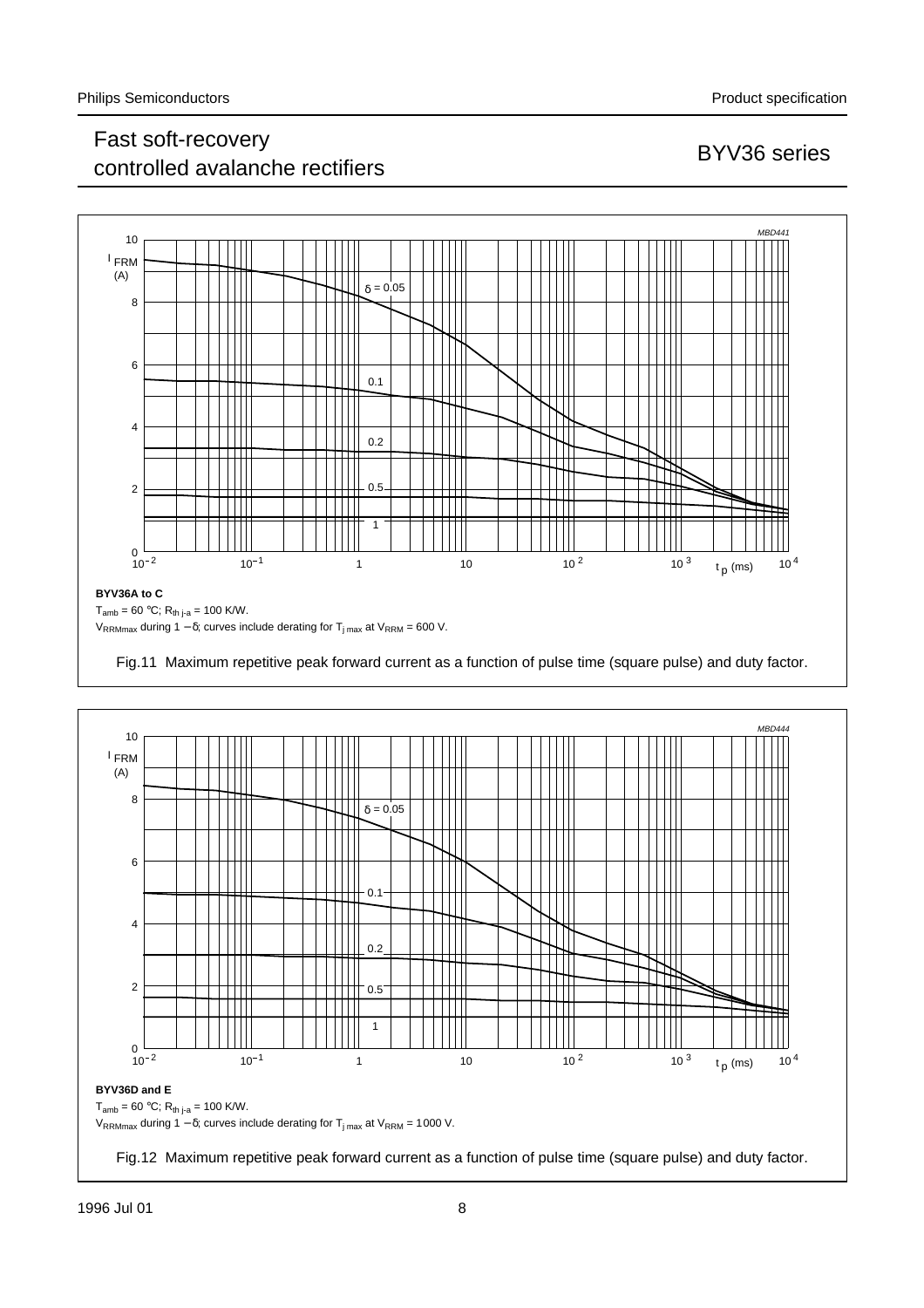## Fast soft-recovery r ast son recovery<br>controlled avalanche rectifiers and the series BYV36 series

MSA862



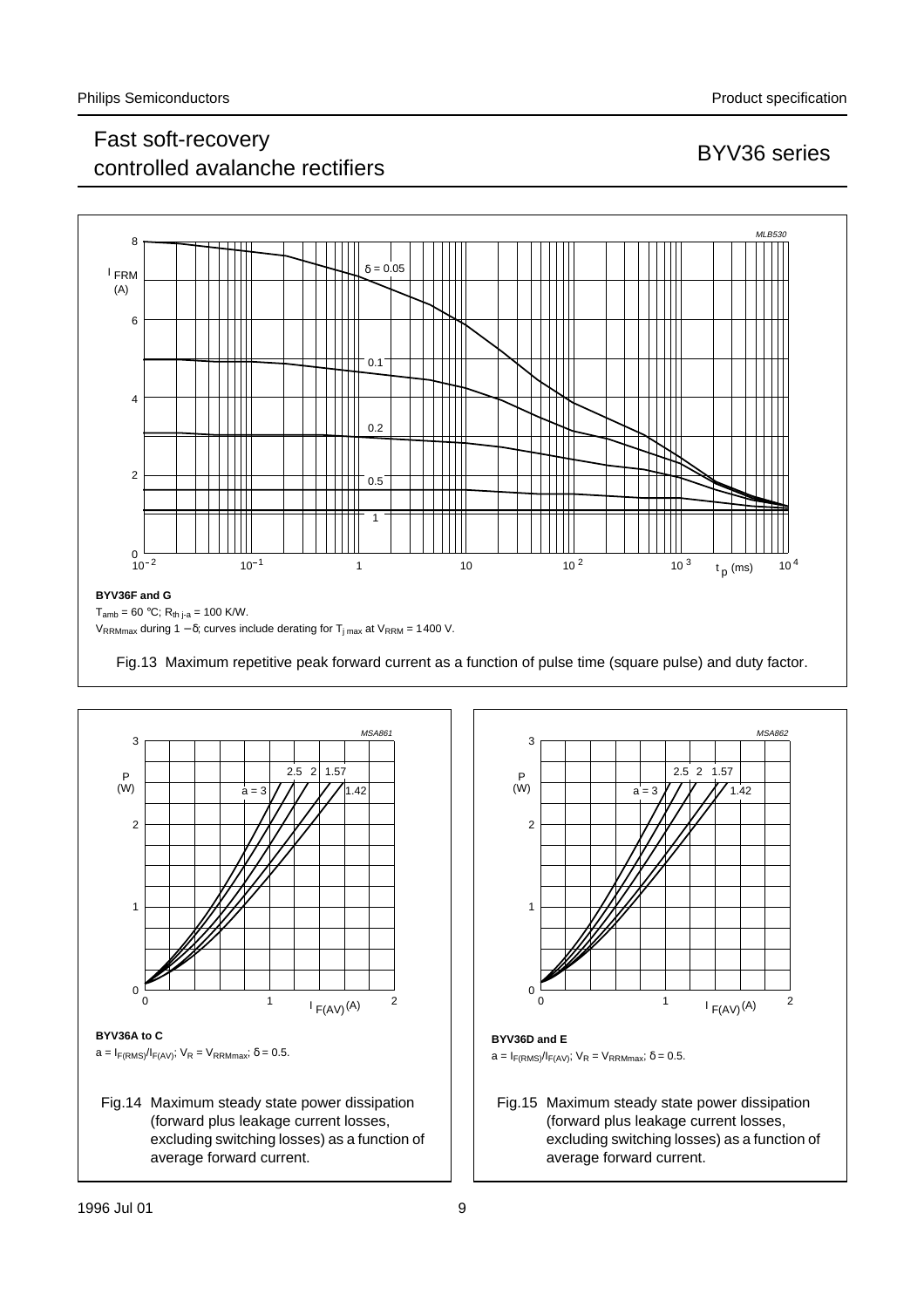## Fast soft-recovery r ast soft-recovery<br>controlled avalanche rectifiers and the series BYV36 series



 $a=I_{F(RMS)}/I_{F(AV)}$ ;  $V_R = V_{RRMmax}$ ;  $\delta = 0.5$ .

Fig.16 Maximum steady state power dissipation (forward plus leakage current losses, excluding switching losses) as a function of average forward current.





**BYV36A to E** Solid line =  $V_R$ . Dotted line =  $V_{RRM}$ ;  $\delta$  = 0.5.

Fig.17 Maximum permissible junction temperature as a function of reverse voltage.



Fig.19 Forward current as a function of forward voltage; maximum values.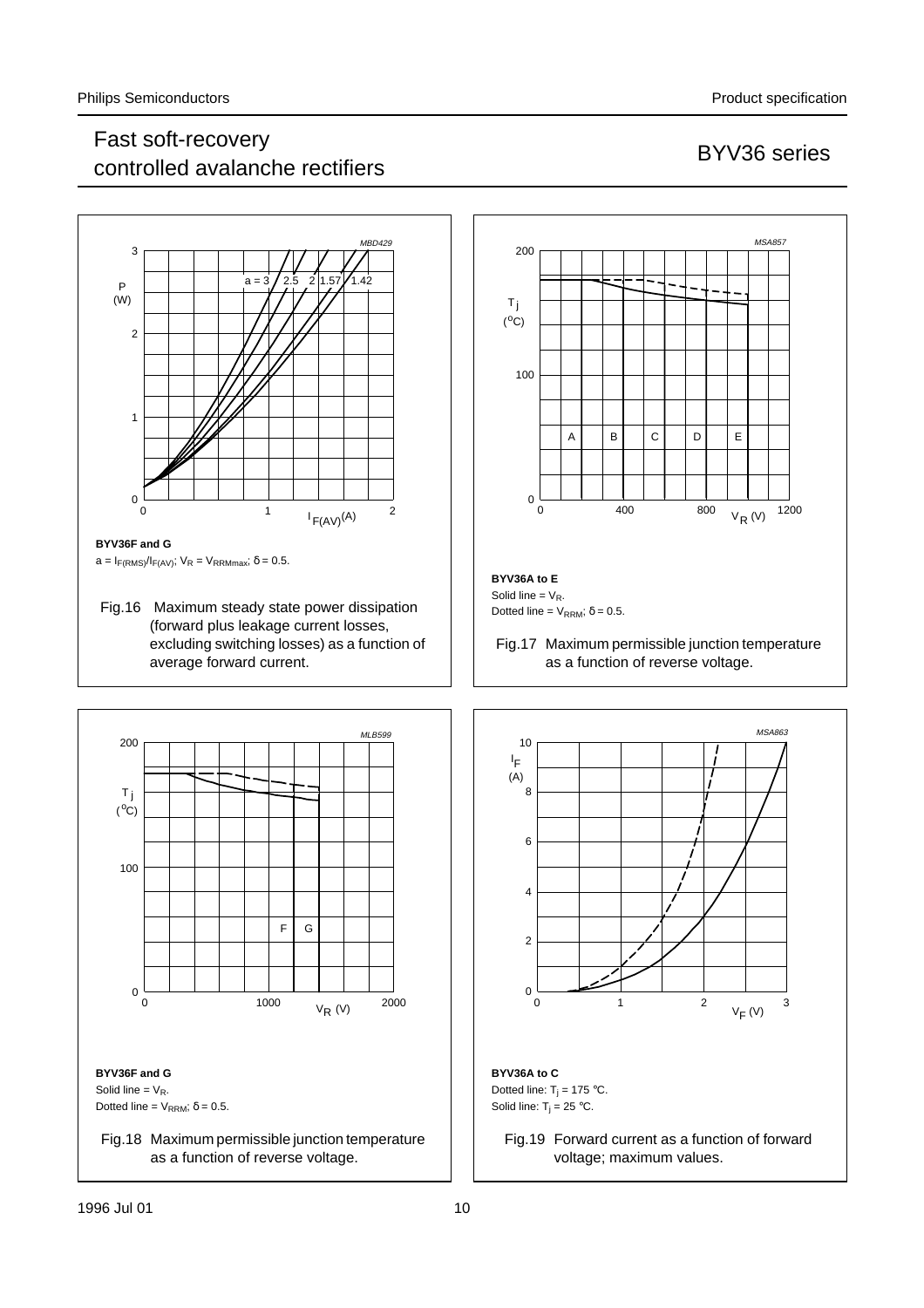## Fast soft-recovery r ast son-recovery<br>controlled avalanche rectifiers by the series BYV36 series

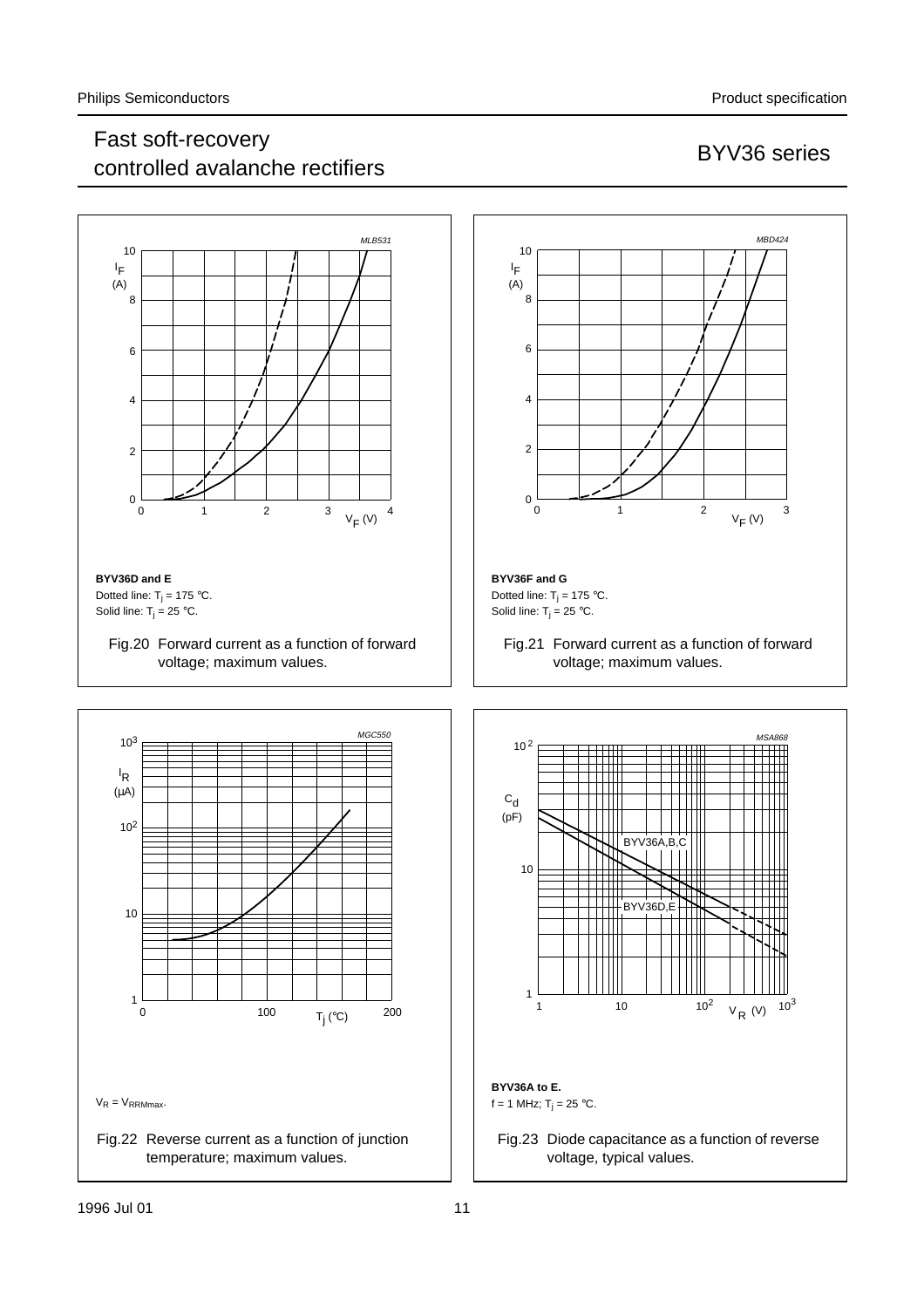# Fast soft-recovery rast soft-recovery<br>controlled avalanche rectifiers by the series BYV36 series

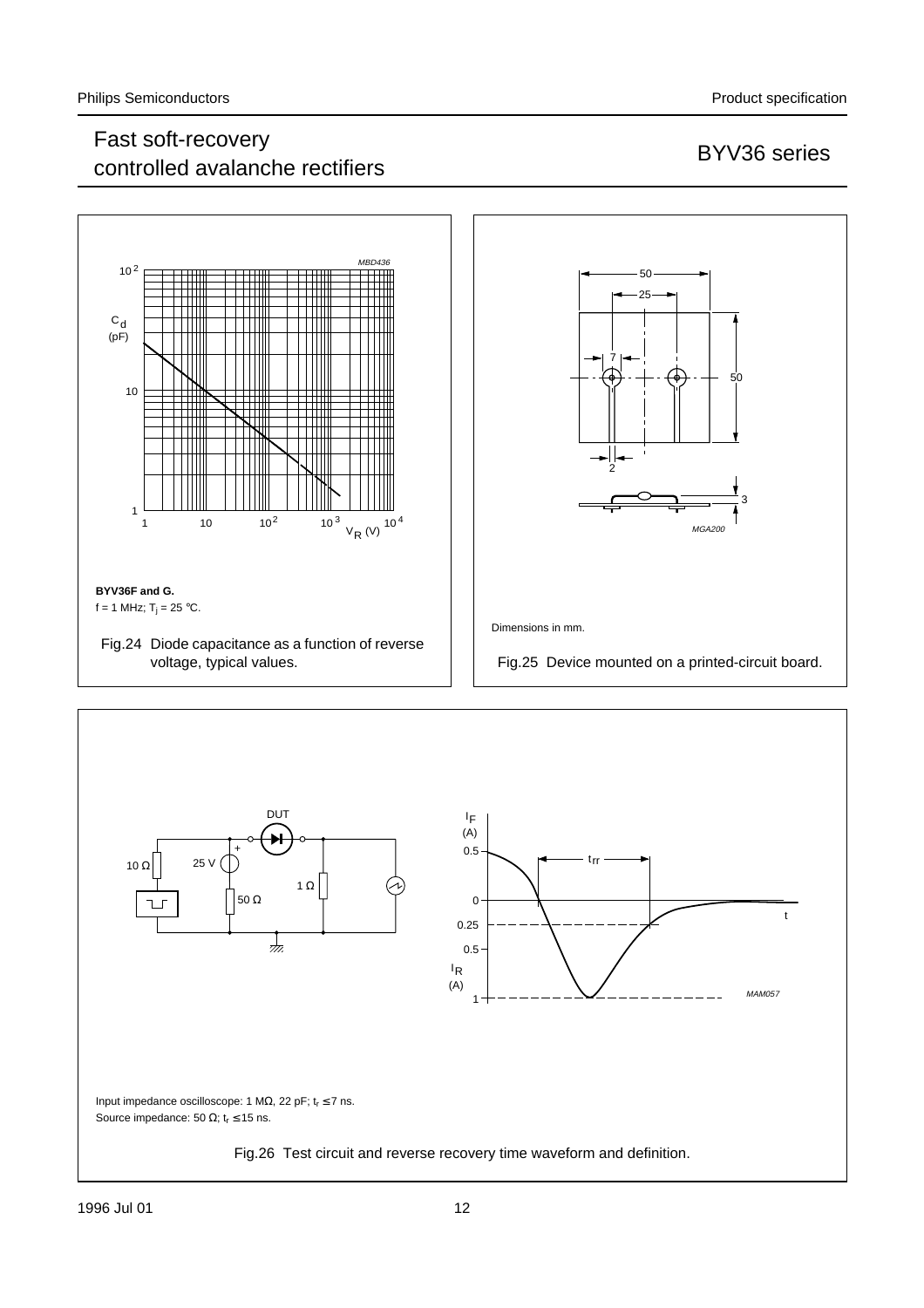# Fast soft-recovery rast soit-recovery<br>controlled avalanche rectifiers by the series BYV36 series